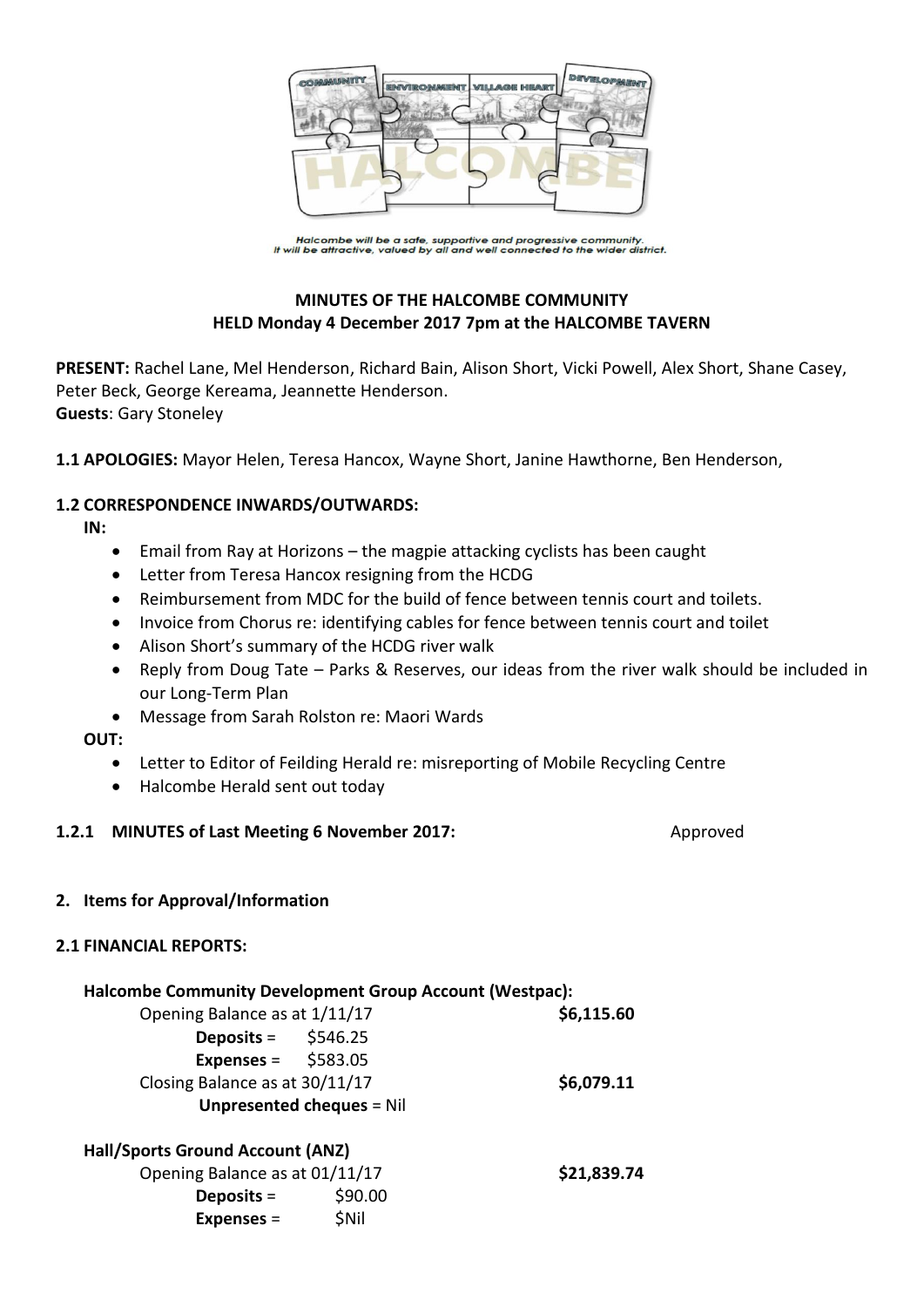See attached financials for details.

### **COUNCIL REPORT:**

- Councillors voted to establish one or more Maori Wards in the district to enable Maori the capacity to contribute to decisions made in the district
- Brent Holmes Roading Update 1. Kimber street no funds so no seal, but keep submitting 2. Change to road markings at Halcombe school.

### **3. Other Business**



# **3.1 Community**

- **ANZAC Day –** meeting to be rescheduled
- **Neighbourhood support** Gary Stoneley addressed HCDG. We need to help promote Neighbourhood support with perhaps a HCDG liaise champion to liaise with local coordinators. The booklet has good information, these need to be circulated to all residents with a follow up face-to-face meeting even a street BBQ. Gary will send more information to HCDG.
- Whanau Day this was a successful day and will be repeated on the 1<sup>st</sup> Sunday in March 2018 as a Children's Day event.
- **Waitangi Day 6 th February 2018** consider a Halcombe event in Feb 2019
- **Have Your Say**  'Parks & Reserves' leaflets handed out. Closing date 15th December 2017. The community is encouraged to submit. Alex Short will include feedback from HCDG (signage and river access) in her response.
- **Christmas Carols –** 6pm Saturday 16<sup>th</sup> December 2017. HCDG will purchase the sausages for this event at a cost of \$50 – all in agreement



**3.2 Environment**

#### **Walkway**

- Friends of the Walkway this has been set up and has 2 members so far. This allows those who cannot make Working Bees to be involved on the walkway. Pulling & spraying weeds – Vicki will champion a 'What's to do' list and her and Rachel will communicate it to the FotW group through txt & email.
- Richie and Paul sprayed on Sunday, Parks sprayed on Monday Parks need to coordinate with Vicki their spray programme\*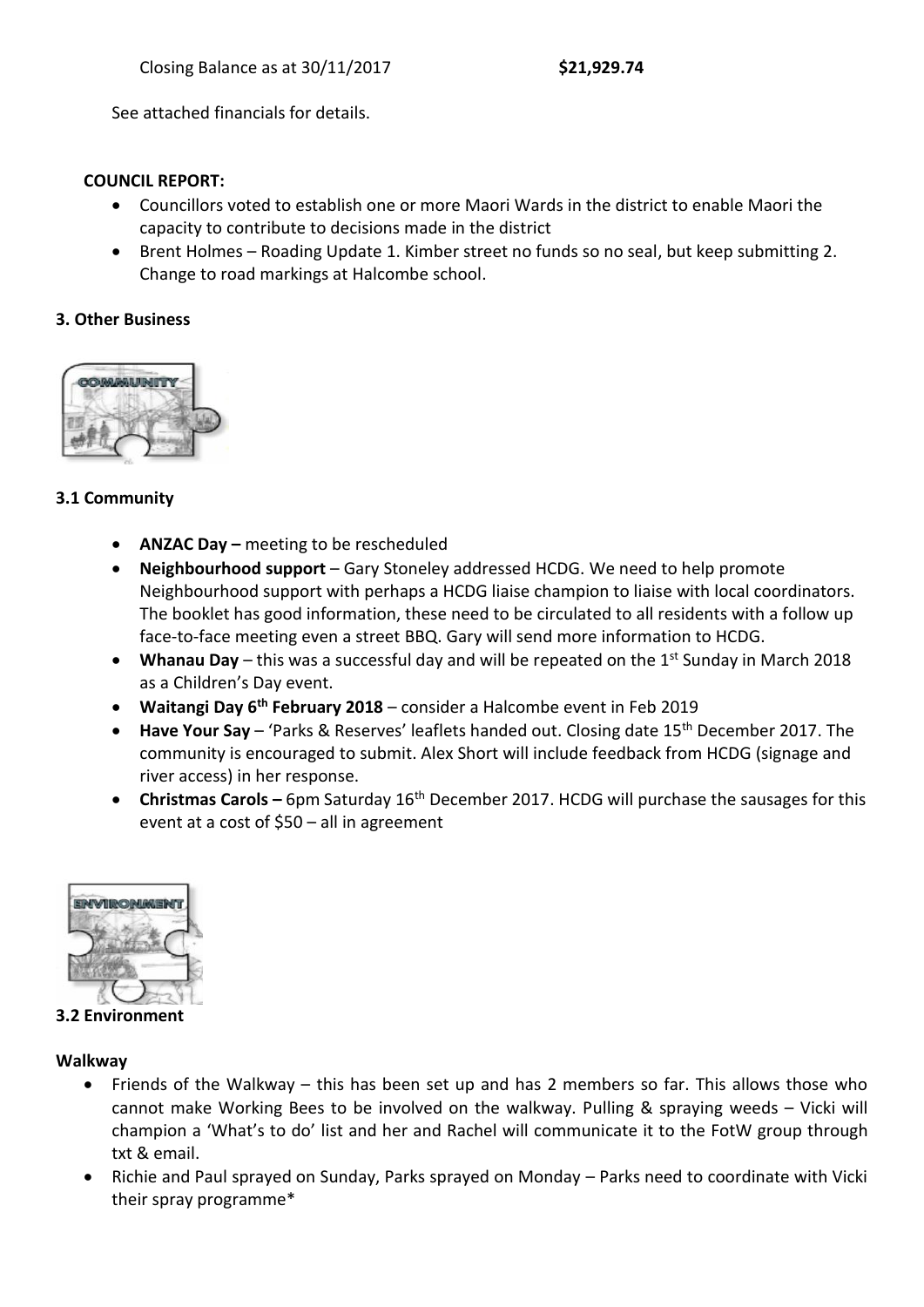

### **3.3 Village Heart**

- Railway Gate Richie to organise getting this picked up.
- A big thanks for those involved in putting up the Halcombe Christmas lights

# **Hall and Sports ground**

 $\bullet$  Hall kitchen – Rachel is yet to hand over the plan to Mel.



# **3.4 Development**

- **Recycling** New signs have been installed
	- o Thank you to community for reporting issues
	- o Dave (MDC) is working on noise reduction solutions for glass bins
	- $\circ$  All feedback to the HCDG has been positive. It has even served to bring the community together more as people are meeting neighbours at the MRC!
- **Cell phone coverage/ landline issues** Wireless broadband and improved cellphone coverage is still on the cards for the Halcombe area. This will be via the Rural Connectivity Group, which is currently being set up as a joint venture between Vodafone, Spark and 2 Degrees. The expectation is that it could however take up to 2 years…

The Fibre-broadband roll out, which is being implemented by Chorus, will NOT be benefitting the Halcombe area as Halcombe was left off the list of black-spots that needed addressing, that MDC submitted to Central Government (despite the HCDG asking MDC to include us). InspireNet are however installing fibre to the Mountain Views subdivision, which the developer is fully paying for.

# **3.5 OTHER ITEMS:**

**Maori Wards –** There was discussion on the introduction of Maori Wards prior to it being voted on by Council. Legislation has been in place to create Maori Wards since 2001 and every six years Councils across New Zealand are required to undertake a review. After discussion with local iwi, Council voted yes to recommending Maori Wards for the Manawatu region. Candidates for nomination must be on the Maori electoral role.

**Action list** - MDC have not responded with Transaction numbers to any of the items on the Aaction list below. Jeannette to contact Janine on these and add a couple more.

- Council not mowed corner of Hastings St/Stewart St tall grass.
- Level of service from Roading and Mowing services has dropped.
- Rec Services need to coordinate with Vicki on their spray programmes.
- Water behind the Memorial Hall we need to know where this goes. Can it be directed into the water tank overflow?
- Men's toilet overflow is flowing down the outside of the hall.

# **Dates for your Christmas diary**

- $\bullet$  10<sup>th</sup> December 2pm Feilding Christmas Parade
- 10<sup>th</sup> December 6pm Stanway Christmas Carols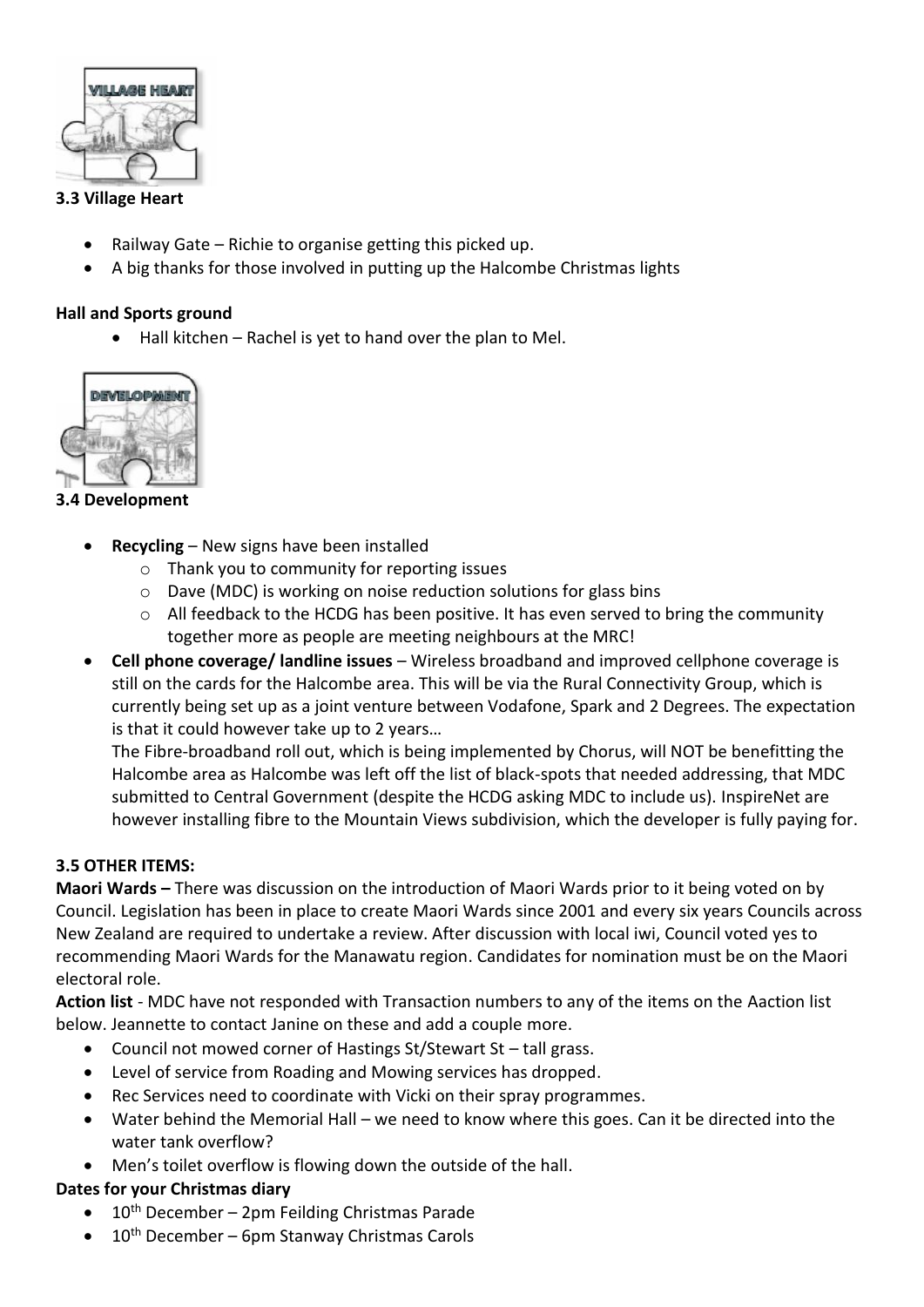- $\bullet$  16<sup>th</sup> December 6pm Halcombe Christmas Carols
- $\bullet$  17<sup>th</sup> December Play Centre and Fire Brigade Christmas Parties
- $\bullet$  19<sup>th</sup> December Scrub headstones at Stanway 6pm bring a bucket of water
- 23<sup>rd</sup> December 11am Stanway Christmas Party

**Play Centre** – changing to 3 days per week in 2018

| <b>MDC Action point</b>                                                                                                                                                                                                                                | <b>Transaction</b> | <b>MDC</b>                   | <b>Minutes</b>                            | <b>Status</b>                                                                                                                                                                                                                                                                                                      |
|--------------------------------------------------------------------------------------------------------------------------------------------------------------------------------------------------------------------------------------------------------|--------------------|------------------------------|-------------------------------------------|--------------------------------------------------------------------------------------------------------------------------------------------------------------------------------------------------------------------------------------------------------------------------------------------------------------------|
|                                                                                                                                                                                                                                                        | #                  | department                   | date                                      |                                                                                                                                                                                                                                                                                                                    |
|                                                                                                                                                                                                                                                        |                    |                              |                                           |                                                                                                                                                                                                                                                                                                                    |
| Civil Defence strategy: Waiting for some<br>form of communication back from Civil<br>Defence re: the amended Civil Defence<br>community plan Halcombe submitted<br>over 3 years ago.                                                                   |                    | Civil Defence                | Feb 2014                                  | CD Emergency<br>Management<br>Officer, Jeff Graham<br>will work with Sue<br>Simpson (and other<br>relevant parties) to<br>devise an<br>emergency strategy<br>for this area.                                                                                                                                        |
| Fire Place in the Halcombe Hall:                                                                                                                                                                                                                       |                    | Property / Hall              | <b>June 2016</b>                          | Have organised Trevor                                                                                                                                                                                                                                                                                              |
| Awaiting response from MDC. Is it safe /<br>can it be used?                                                                                                                                                                                            |                    |                              | (emailed<br>rather<br>than in<br>minutes) | Hendra from Trev's<br>Plumbing to look into<br>this early in the New<br>Year                                                                                                                                                                                                                                       |
| <b>Payment Option - Capital Connection</b><br>Fees: Awaiting response from MDC on<br>whether capital connection fees for the<br>likes of connection to Halcombe<br>sewerage scheme could be added to<br>rates and paid back over x number of<br>years? |                    | Infrastructure /<br>Planning | Aug 2017                                  | Capital connection<br>fees to the Halcombe<br>Sewerage Scheme<br>cannot be added to<br>the rates and paid<br>back over x number of<br>years.                                                                                                                                                                       |
| Tarseal between the bottom of Knorp St<br>and the start of Hastings Street: Please<br>can a job be logged for this to be redone<br>as the surface is uneven and dangerous.                                                                             |                    | Roading                      | Sept 2017                                 | Seal patching was<br>undertaken on<br>Halcombe Road in<br>October/November<br>with reseal done<br>earlier this month.                                                                                                                                                                                              |
| Kimber and Knorp Street sealing: What<br>is the status of this as a letter received in<br>March 2017 said these 2 streets are on<br>the list for the next 3-year programme<br>funding block, yet the AP submission<br>said they are not to be sealed?  |                    | Roading                      | Oct 2017                                  | Council has not<br>committed any<br>funding in the short-<br>term for seal<br>extensions or<br>unsubsidised<br>footpaths. Until such<br>time as funding<br>becomes available<br>there will be no seal<br>extensions or<br>unsubsidised<br>footpaths<br>programmed. Suggest<br>including this in next<br><b>LTP</b> |
| Water:<br>1. Did MDC, together with other<br>District Councils with similar                                                                                                                                                                            |                    | Infrastructure /<br>Water    | Oct 2017                                  | Janine getting update<br>on this section.                                                                                                                                                                                                                                                                          |